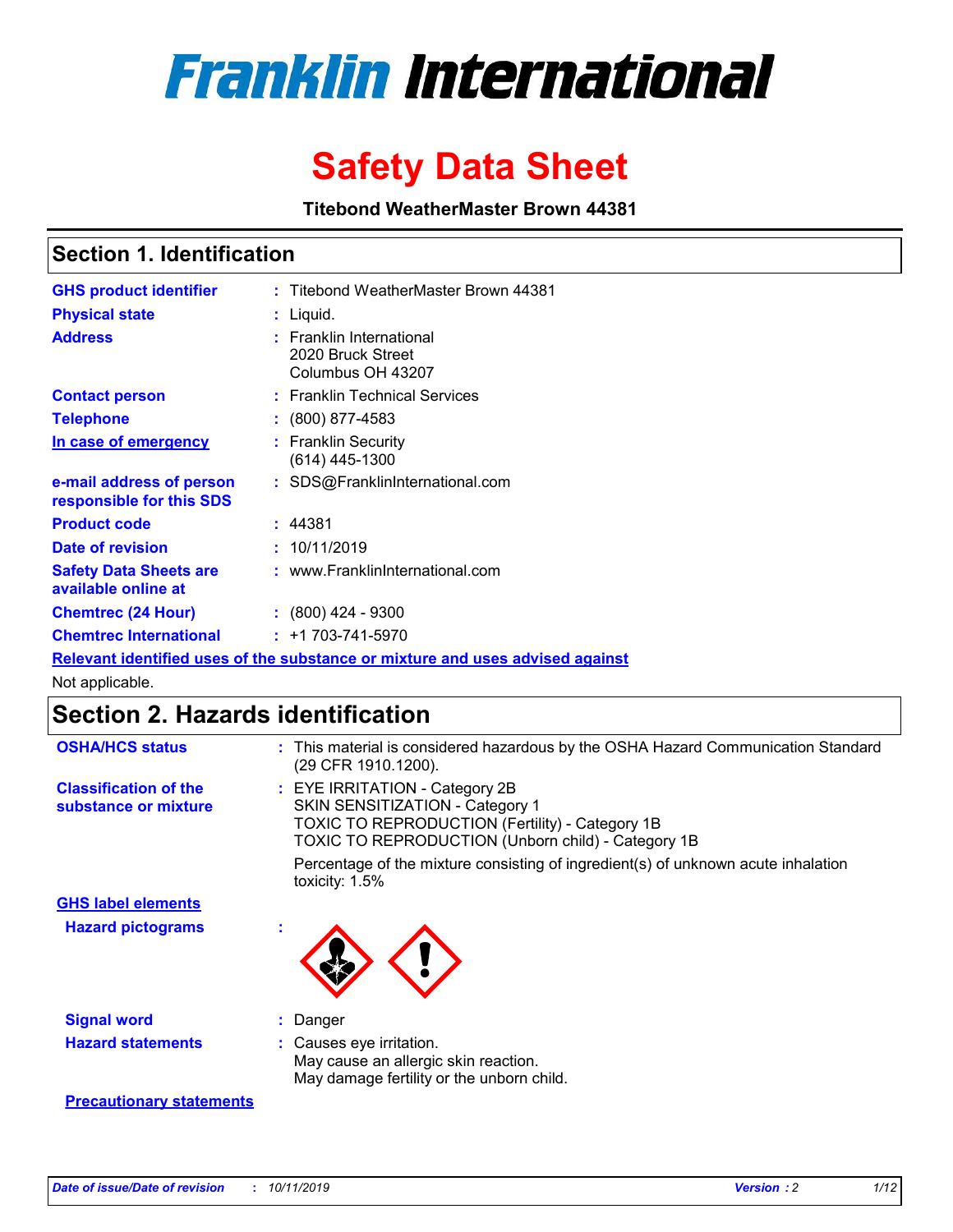## **Section 2. Hazards identification**

| <b>Prevention</b>                          | : Obtain special instructions before use. Do not handle until all safety precautions have<br>been read and understood. Wear protective gloves. Wear eye or face protection.<br>Wear protective clothing. Avoid breathing vapor. Wash hands thoroughly after handling.<br>Contaminated work clothing must not be allowed out of the workplace.                                                        |
|--------------------------------------------|------------------------------------------------------------------------------------------------------------------------------------------------------------------------------------------------------------------------------------------------------------------------------------------------------------------------------------------------------------------------------------------------------|
| <b>Response</b>                            | : IF exposed or concerned: Get medical attention. IF ON SKIN: Wash with plenty of<br>soap and water. Wash contaminated clothing before reuse. If skin irritation or rash<br>occurs: Get medical attention. IF IN EYES: Rinse cautiously with water for several<br>minutes. Remove contact lenses, if present and easy to do. Continue rinsing. If eye<br>irritation persists: Get medical attention. |
| <b>Storage</b>                             | : Store locked up.                                                                                                                                                                                                                                                                                                                                                                                   |
| <b>Disposal</b>                            | : Dispose of contents and container in accordance with all local, regional, national and<br>international regulations.                                                                                                                                                                                                                                                                               |
| <b>Hazards not otherwise</b><br>classified | : Product generates methanol during cure.                                                                                                                                                                                                                                                                                                                                                            |

### **Section 3. Composition/information on ingredients**

| <b>Substance/mixture</b><br>Mixture                  |               |                     |
|------------------------------------------------------|---------------|---------------------|
| <b>Ingredient name</b>                               | $\frac{9}{6}$ | <b>CAS number</b>   |
| 3-aminopropyltriethoxysilane<br>Dibutyltin dilaurate | l≤3<br>≤0.3   | 919-30-2<br>77-58-7 |

Any concentration shown as a range is to protect confidentiality or is due to batch variation.

**There are no additional ingredients present which, within the current knowledge of the supplier and in the concentrations applicable, are classified as hazardous to health or the environment and hence require reporting in this section.**

**Occupational exposure limits, if available, are listed in Section 8.**

### **Section 4. First aid measures**

| <b>Description of necessary first aid measures</b> |                                                                                                                                                                                                                                                                                                                                                                                                                                                                                                                                                                                                                                                                                                                                                                           |  |  |  |
|----------------------------------------------------|---------------------------------------------------------------------------------------------------------------------------------------------------------------------------------------------------------------------------------------------------------------------------------------------------------------------------------------------------------------------------------------------------------------------------------------------------------------------------------------------------------------------------------------------------------------------------------------------------------------------------------------------------------------------------------------------------------------------------------------------------------------------------|--|--|--|
| <b>Eye contact</b>                                 | : Immediately flush eyes with plenty of water, occasionally lifting the upper and lower<br>eyelids. Check for and remove any contact lenses. Continue to rinse for at least 10<br>minutes. If irritation persists, get medical attention.                                                                                                                                                                                                                                                                                                                                                                                                                                                                                                                                 |  |  |  |
| <b>Inhalation</b>                                  | : Remove victim to fresh air and keep at rest in a position comfortable for breathing. If<br>not breathing, if breathing is irregular or if respiratory arrest occurs, provide artificial<br>respiration or oxygen by trained personnel. It may be dangerous to the person providing<br>aid to give mouth-to-mouth resuscitation. Get medical attention. If unconscious, place<br>in recovery position and get medical attention immediately. Maintain an open airway.<br>Loosen tight clothing such as a collar, tie, belt or waistband. In case of inhalation of<br>decomposition products in a fire, symptoms may be delayed. The exposed person may<br>need to be kept under medical surveillance for 48 hours.                                                       |  |  |  |
| <b>Skin contact</b>                                | : Wash with plenty of soap and water. Remove contaminated clothing and shoes. Wash<br>contaminated clothing thoroughly with water before removing it, or wear gloves.<br>Continue to rinse for at least 10 minutes. Get medical attention. In the event of any<br>complaints or symptoms, avoid further exposure. Wash clothing before reuse. Clean<br>shoes thoroughly before reuse.                                                                                                                                                                                                                                                                                                                                                                                     |  |  |  |
| <b>Ingestion</b>                                   | : Wash out mouth with water. Remove dentures if any. Remove victim to fresh air and<br>keep at rest in a position comfortable for breathing. If material has been swallowed and<br>the exposed person is conscious, give small quantities of water to drink. Stop if the<br>exposed person feels sick as vomiting may be dangerous. Do not induce vomiting<br>unless directed to do so by medical personnel. If vomiting occurs, the head should be<br>kept low so that vomit does not enter the lungs. Get medical attention. Never give<br>anything by mouth to an unconscious person. If unconscious, place in recovery position<br>and get medical attention immediately. Maintain an open airway. Loosen tight clothing<br>such as a collar, tie, belt or waistband. |  |  |  |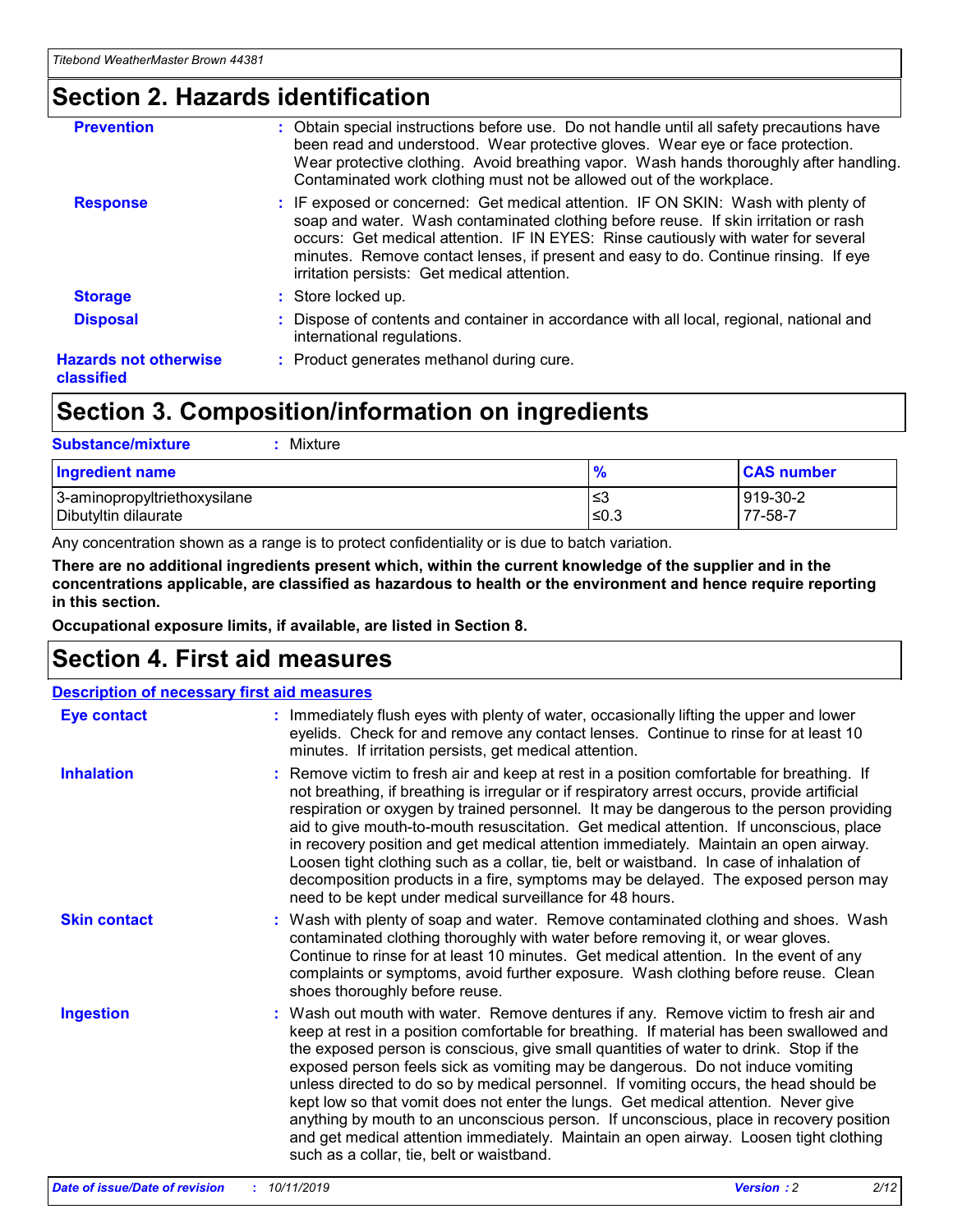## **Section 4. First aid measures**

| Most important symptoms/effects, acute and delayed |  |                                                                                                                                                                                                                                                                                                                                                                                                                 |  |  |
|----------------------------------------------------|--|-----------------------------------------------------------------------------------------------------------------------------------------------------------------------------------------------------------------------------------------------------------------------------------------------------------------------------------------------------------------------------------------------------------------|--|--|
| <b>Potential acute health effects</b>              |  |                                                                                                                                                                                                                                                                                                                                                                                                                 |  |  |
| <b>Eye contact</b>                                 |  | : May cause eye irritation.                                                                                                                                                                                                                                                                                                                                                                                     |  |  |
| <b>Inhalation</b>                                  |  | : No known significant effects or critical hazards.                                                                                                                                                                                                                                                                                                                                                             |  |  |
| <b>Skin contact</b>                                |  | : May cause skin irritation.                                                                                                                                                                                                                                                                                                                                                                                    |  |  |
| <b>Ingestion</b>                                   |  | : No known significant effects or critical hazards.                                                                                                                                                                                                                                                                                                                                                             |  |  |
| Over-exposure signs/symptoms                       |  |                                                                                                                                                                                                                                                                                                                                                                                                                 |  |  |
| <b>Eye contact</b>                                 |  | : Adverse symptoms may include the following:<br>irritation<br>watering<br>redness                                                                                                                                                                                                                                                                                                                              |  |  |
| <b>Inhalation</b>                                  |  | : Adverse symptoms may include the following:<br>reduced fetal weight<br>increase in fetal deaths<br>skeletal malformations                                                                                                                                                                                                                                                                                     |  |  |
| <b>Skin contact</b>                                |  | : Adverse symptoms may include the following:<br>irritation<br>redness<br>reduced fetal weight<br>increase in fetal deaths<br>skeletal malformations                                                                                                                                                                                                                                                            |  |  |
| <b>Ingestion</b>                                   |  | : Adverse symptoms may include the following:<br>reduced fetal weight<br>increase in fetal deaths<br>skeletal malformations                                                                                                                                                                                                                                                                                     |  |  |
|                                                    |  | <b>Indication of immediate medical attention and special treatment needed, if necessary</b>                                                                                                                                                                                                                                                                                                                     |  |  |
| <b>Notes to physician</b>                          |  | : In case of inhalation of decomposition products in a fire, symptoms may be delayed.<br>The exposed person may need to be kept under medical surveillance for 48 hours.                                                                                                                                                                                                                                        |  |  |
| <b>Specific treatments</b>                         |  | : No specific treatment.                                                                                                                                                                                                                                                                                                                                                                                        |  |  |
| <b>Protection of first-aiders</b>                  |  | : No action shall be taken involving any personal risk or without suitable training. If it is<br>suspected that fumes are still present, the rescuer should wear an appropriate mask or<br>self-contained breathing apparatus. It may be dangerous to the person providing aid to<br>give mouth-to-mouth resuscitation. Wash contaminated clothing thoroughly with water<br>before removing it, or wear gloves. |  |  |

**See toxicological information (Section 11)**

### **Section 5. Fire-fighting measures**

| <b>Extinguishing media</b>                             |                                                                                                                                                                                                     |
|--------------------------------------------------------|-----------------------------------------------------------------------------------------------------------------------------------------------------------------------------------------------------|
| <b>Suitable extinguishing</b><br>media                 | : Use an extinguishing agent suitable for the surrounding fire.                                                                                                                                     |
| <b>Unsuitable extinguishing</b><br>media               | : None known.                                                                                                                                                                                       |
| <b>Specific hazards arising</b><br>from the chemical   | : In a fire or if heated, a pressure increase will occur and the container may burst.                                                                                                               |
| <b>Hazardous thermal</b><br>decomposition products     | : Decomposition products may include the following materials:<br>carbon dioxide<br>carbon monoxide<br>nitrogen oxides<br>metal oxide/oxides                                                         |
| <b>Special protective actions</b><br>for fire-fighters | : Promptly isolate the scene by removing all persons from the vicinity of the incident if<br>there is a fire. No action shall be taken involving any personal risk or without suitable<br>training. |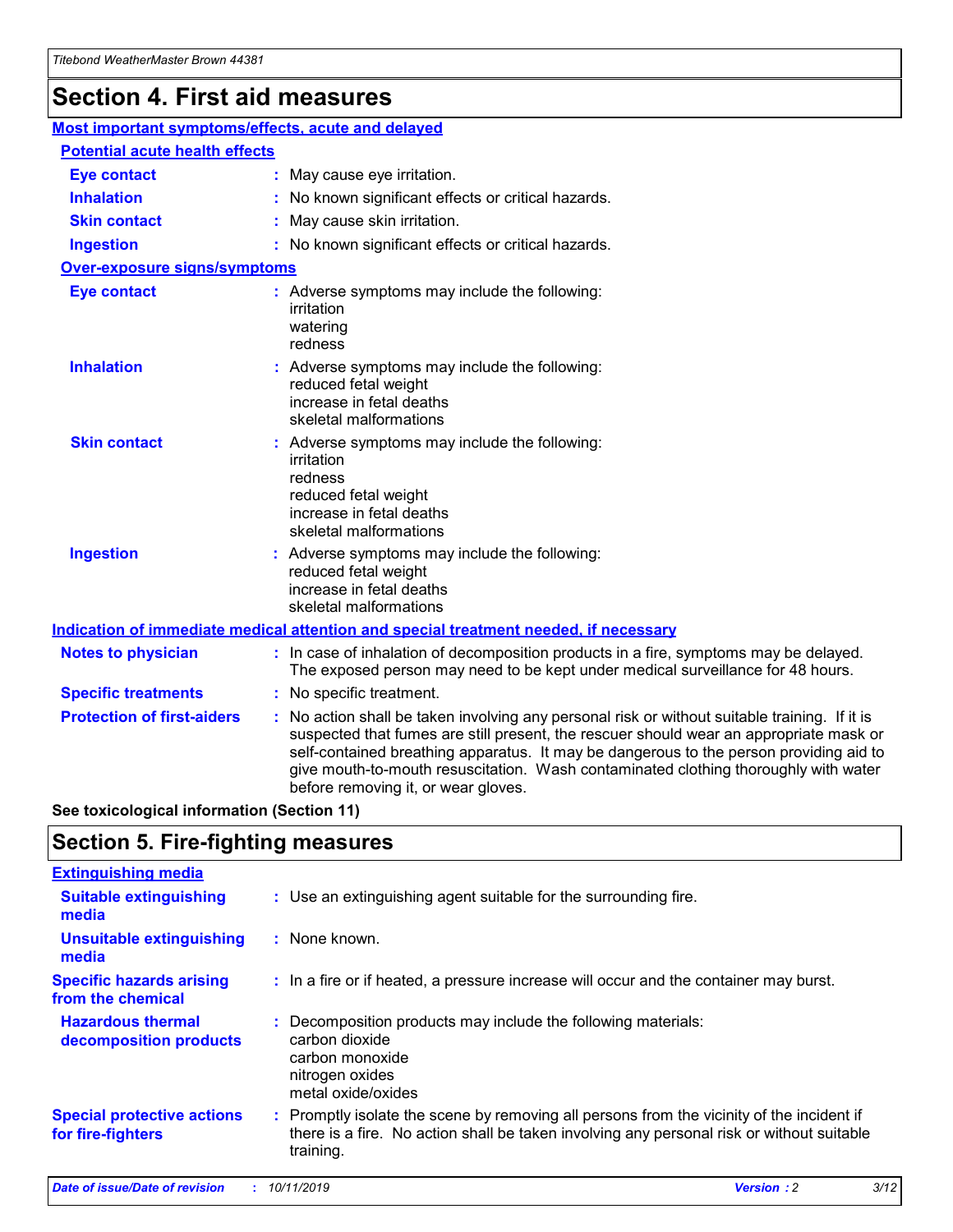### **Section 5. Fire-fighting measures**

**Special protective equipment for fire-fighters** Fire-fighters should wear appropriate protective equipment and self-contained breathing **:** apparatus (SCBA) with a full face-piece operated in positive pressure mode.

### **Section 6. Accidental release measures**

#### **Personal precautions, protective equipment and emergency procedures**

| For non-emergency<br>personnel                               | : No action shall be taken involving any personal risk or without suitable training.<br>Evacuate surrounding areas. Keep unnecessary and unprotected personnel from<br>entering. Do not touch or walk through spilled material. Avoid breathing vapor or mist.<br>Provide adequate ventilation. Wear appropriate respirator when ventilation is<br>inadequate. Put on appropriate personal protective equipment.                                                                                                                                                                                                                                                                                             |
|--------------------------------------------------------------|--------------------------------------------------------------------------------------------------------------------------------------------------------------------------------------------------------------------------------------------------------------------------------------------------------------------------------------------------------------------------------------------------------------------------------------------------------------------------------------------------------------------------------------------------------------------------------------------------------------------------------------------------------------------------------------------------------------|
|                                                              | For emergency responders : If specialized clothing is required to deal with the spillage, take note of any information in<br>Section 8 on suitable and unsuitable materials. See also the information in "For non-<br>emergency personnel".                                                                                                                                                                                                                                                                                                                                                                                                                                                                  |
| <b>Environmental precautions</b>                             | : Avoid dispersal of spilled material and runoff and contact with soil, waterways, drains<br>and sewers. Inform the relevant authorities if the product has caused environmental<br>pollution (sewers, waterways, soil or air).                                                                                                                                                                                                                                                                                                                                                                                                                                                                              |
| <b>Methods and materials for containment and cleaning up</b> |                                                                                                                                                                                                                                                                                                                                                                                                                                                                                                                                                                                                                                                                                                              |
| <b>Small spill</b>                                           | : Stop leak if without risk. Move containers from spill area. Dilute with water and mop up<br>if water-soluble. Alternatively, or if water-insoluble, absorb with an inert dry material and<br>place in an appropriate waste disposal container. Dispose of via a licensed waste<br>disposal contractor.                                                                                                                                                                                                                                                                                                                                                                                                     |
| <b>Large spill</b>                                           | : Stop leak if without risk. Move containers from spill area. Approach release from<br>upwind. Prevent entry into sewers, water courses, basements or confined areas. Wash<br>spillages into an effluent treatment plant or proceed as follows. Contain and collect<br>spillage with non-combustible, absorbent material e.g. sand, earth, vermiculite or<br>diatomaceous earth and place in container for disposal according to local regulations<br>(see Section 13). Dispose of via a licensed waste disposal contractor. Contaminated<br>absorbent material may pose the same hazard as the spilled product. Note: see<br>Section 1 for emergency contact information and Section 13 for waste disposal. |

### **Section 7. Handling and storage**

| <b>Precautions for safe handling</b>                                             |                                                                                                                                                                                                                                                                                                                                                                                                                                                                                                                                                                                                                                                                                                                                                                                                                                                  |
|----------------------------------------------------------------------------------|--------------------------------------------------------------------------------------------------------------------------------------------------------------------------------------------------------------------------------------------------------------------------------------------------------------------------------------------------------------------------------------------------------------------------------------------------------------------------------------------------------------------------------------------------------------------------------------------------------------------------------------------------------------------------------------------------------------------------------------------------------------------------------------------------------------------------------------------------|
| <b>Protective measures</b>                                                       | : Put on appropriate personal protective equipment (see Section 8). Persons with a<br>history of skin sensitization problems should not be employed in any process in which<br>this product is used. Avoid exposure - obtain special instructions before use. Avoid<br>exposure during pregnancy. Do not handle until all safety precautions have been read<br>and understood. Do not get in eyes or on skin or clothing. Do not ingest. Avoid<br>breathing vapor or mist. If during normal use the material presents a respiratory hazard,<br>use only with adequate ventilation or wear appropriate respirator. Keep in the original<br>container or an approved alternative made from a compatible material, kept tightly<br>closed when not in use. Empty containers retain product residue and can be hazardous.<br>Do not reuse container. |
| <b>Advice on general</b><br>occupational hygiene                                 | : Eating, drinking and smoking should be prohibited in areas where this material is<br>handled, stored and processed. Workers should wash hands and face before eating,<br>drinking and smoking. Remove contaminated clothing and protective equipment before<br>entering eating areas. See also Section 8 for additional information on hygiene<br>measures.                                                                                                                                                                                                                                                                                                                                                                                                                                                                                    |
| <b>Conditions for safe storage,</b><br>including any<br><b>incompatibilities</b> | : Store between the following temperatures: 0 to 120 $\degree$ C (32 to 248 $\degree$ F). Store in<br>accordance with local regulations. Store in original container protected from direct<br>sunlight in a dry, cool and well-ventilated area, away from incompatible materials (see<br>Section 10) and food and drink. Store locked up. Keep container tightly closed and<br>sealed until ready for use. Containers that have been opened must be carefully<br>resealed and kept upright to prevent leakage. Do not store in unlabeled containers.<br>Use appropriate containment to avoid environmental contamination. See Section 10 for<br>incompatible materials before handling or use.                                                                                                                                                   |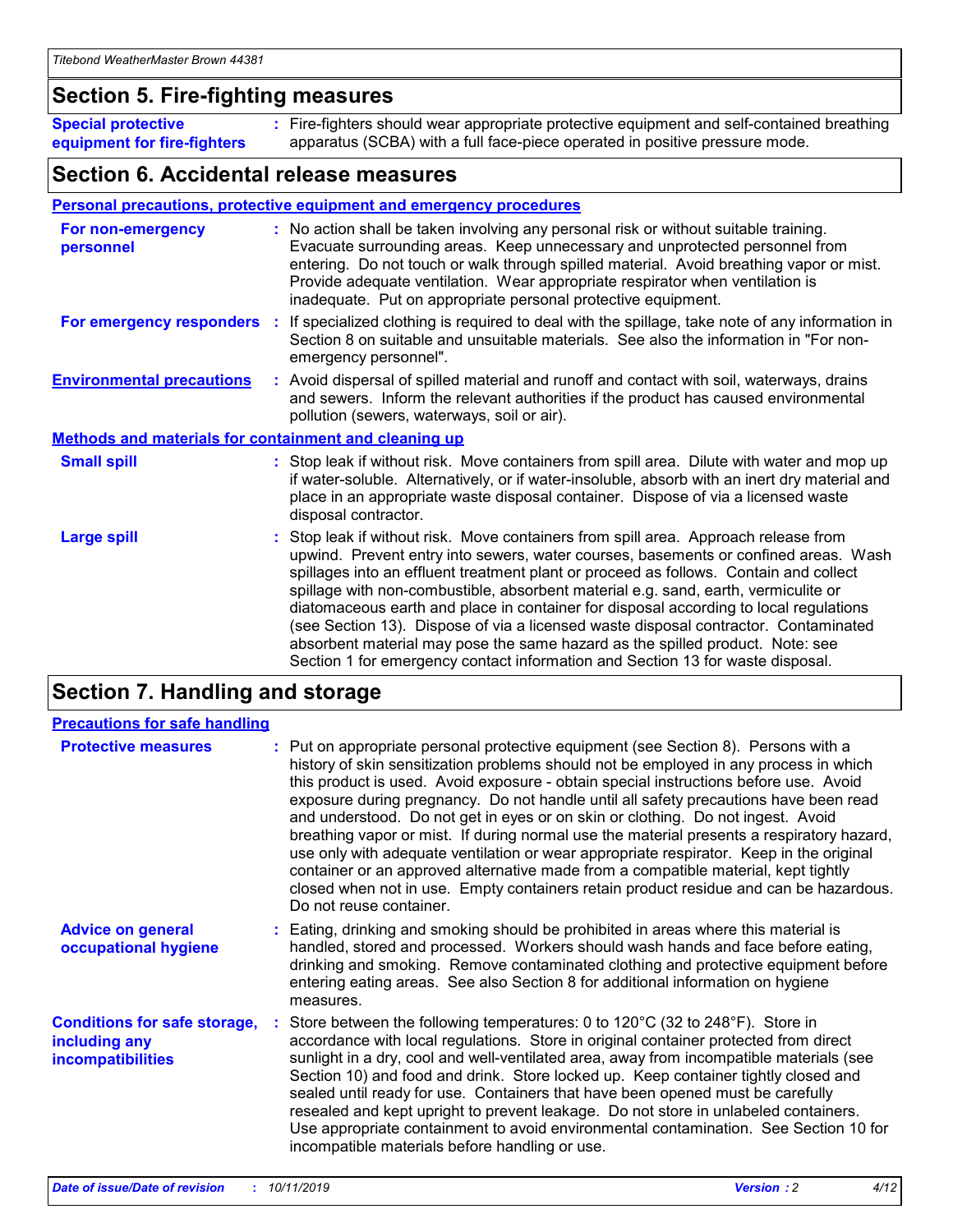## **Section 8. Exposure controls/personal protection**

#### **Control parameters**

#### **Occupational exposure limits**

| <b>Ingredient name</b>                               |                        | <b>Exposure limits</b>                                                                                                                                                                                                                                                                                                                                                                                                                                                                                                                                                                                                 |
|------------------------------------------------------|------------------------|------------------------------------------------------------------------------------------------------------------------------------------------------------------------------------------------------------------------------------------------------------------------------------------------------------------------------------------------------------------------------------------------------------------------------------------------------------------------------------------------------------------------------------------------------------------------------------------------------------------------|
| 3-aminopropyltriethoxysilane<br>Dibutyltin dilaurate |                        | None.<br>ACGIH TLV (United States, 3/2019). Absorbed through skin.<br>Notes: as Sn<br>TWA: 0.1 mg/m <sup>3</sup> , (as Sn) 8 hours.<br>STEL: 0.2 mg/m <sup>3</sup> , (as Sn) 15 minutes.<br>NIOSH REL (United States, 10/2016). Absorbed through skin.<br>Notes: as Sn<br>TWA: 0.1 mg/m <sup>3</sup> , (as Sn) 10 hours.<br>OSHA PEL (United States, 5/2018). Notes: as Sn<br>TWA: $0.1 \text{ mg/m}^3$ , (as Sn) 8 hours.<br>OSHA PEL 1989 (United States, 3/1989). Absorbed through skin.<br>Notes: measured as Sn<br>TWA: 0.1 mg/m <sup>3</sup> , (measured as Sn) 8 hours. Form: Organic                           |
| <b>Appropriate engineering</b><br><b>controls</b>    |                        | : If user operations generate dust, fumes, gas, vapor or mist, use process enclosures,<br>local exhaust ventilation or other engineering controls to keep worker exposure to<br>airborne contaminants below any recommended or statutory limits.                                                                                                                                                                                                                                                                                                                                                                       |
| <b>Environmental exposure</b><br><b>controls</b>     |                        | Emissions from ventilation or work process equipment should be checked to ensure<br>they comply with the requirements of environmental protection legislation. In some<br>cases, fume scrubbers, filters or engineering modifications to the process equipment<br>will be necessary to reduce emissions to acceptable levels.                                                                                                                                                                                                                                                                                          |
| <b>Individual protection measures</b>                |                        |                                                                                                                                                                                                                                                                                                                                                                                                                                                                                                                                                                                                                        |
| <b>Hygiene measures</b>                              |                        | : Wash hands, forearms and face thoroughly after handling chemical products, before<br>eating, smoking and using the lavatory and at the end of the working period.<br>Appropriate techniques should be used to remove potentially contaminated clothing.<br>Contaminated work clothing should not be allowed out of the workplace. Wash<br>contaminated clothing before reusing. Ensure that eyewash stations and safety<br>showers are close to the workstation location.                                                                                                                                            |
| <b>Eye/face protection</b>                           |                        | : Safety eyewear complying with an approved standard should be used when a risk<br>assessment indicates this is necessary to avoid exposure to liquid splashes, mists,<br>gases or dusts. If contact is possible, the following protection should be worn, unless<br>the assessment indicates a higher degree of protection: chemical splash goggles.                                                                                                                                                                                                                                                                  |
| <b>Skin protection</b>                               |                        |                                                                                                                                                                                                                                                                                                                                                                                                                                                                                                                                                                                                                        |
| <b>Hand protection</b>                               |                        | : Chemical-resistant, impervious gloves complying with an approved standard should be<br>worn at all times when handling chemical products if a risk assessment indicates this is<br>necessary. Considering the parameters specified by the glove manufacturer, check<br>during use that the gloves are still retaining their protective properties. It should be<br>noted that the time to breakthrough for any glove material may be different for different<br>glove manufacturers. In the case of mixtures, consisting of several substances, the<br>protection time of the gloves cannot be accurately estimated. |
| <b>Body protection</b>                               | handling this product. | : Personal protective equipment for the body should be selected based on the task being<br>performed and the risks involved and should be approved by a specialist before                                                                                                                                                                                                                                                                                                                                                                                                                                              |
| <b>Other skin protection</b>                         |                        | : Appropriate footwear and any additional skin protection measures should be selected<br>based on the task being performed and the risks involved and should be approved by a<br>specialist before handling this product.                                                                                                                                                                                                                                                                                                                                                                                              |
| <b>Respiratory protection</b>                        | aspects of use.        | : Based on the hazard and potential for exposure, select a respirator that meets the<br>appropriate standard or certification. Respirators must be used according to a<br>respiratory protection program to ensure proper fitting, training, and other important                                                                                                                                                                                                                                                                                                                                                       |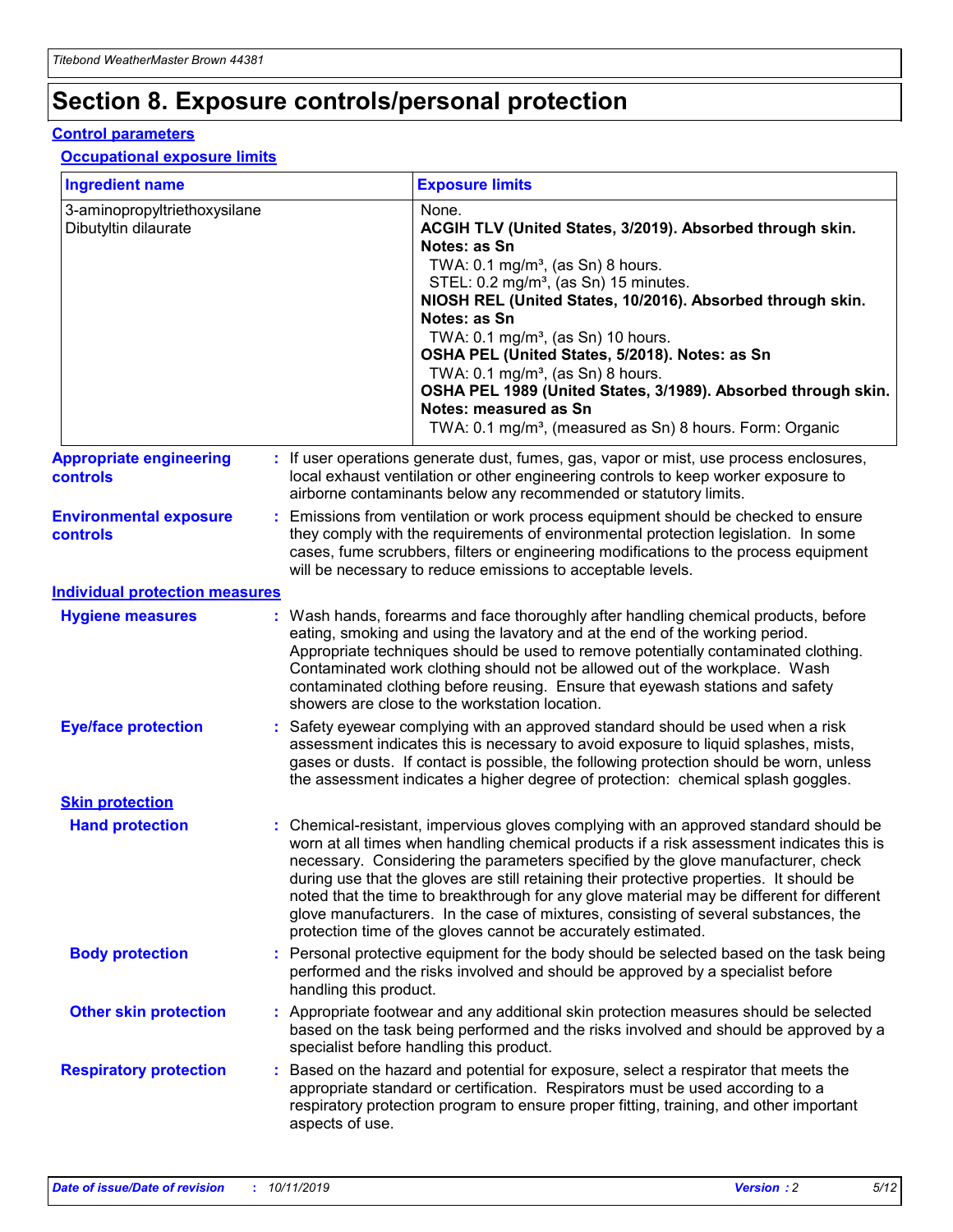### **Section 9. Physical and chemical properties**

#### **Appearance**

| <b>Physical state</b>                             | : Liquid. [Paste.]                                              |
|---------------------------------------------------|-----------------------------------------------------------------|
| Color                                             | $\therefore$ Brown.                                             |
| Odor                                              | : None [Slight]                                                 |
| <b>Odor threshold</b>                             | $:$ Not available.                                              |
| рH                                                | : Not applicable.                                               |
| <b>Melting point</b>                              | : Not available.                                                |
| <b>Boiling point</b>                              | : >100°C (>212°F)                                               |
| <b>Flash point</b>                                | : Closed cup: $>200^{\circ}$ C ( $>392^{\circ}$ F) [Setaflash.] |
| <b>Evaporation rate</b>                           | $:$ <1 (butyl acetate = 1)                                      |
| <b>Flammability (solid, gas)</b>                  | : Not available.                                                |
| Lower and upper explosive<br>(flammable) limits   | : Not available.                                                |
| <b>VOC (less water, less</b><br>exempt solvents)  | : 0 g/l                                                         |
| <b>Volatility</b>                                 | $: 0\%$ (w/w)                                                   |
| <b>Vapor density</b>                              | : Not available.                                                |
| <b>Relative density</b>                           | : 1.4329                                                        |
| <b>Solubility</b>                                 | Insoluble in the following materials: cold water and hot water. |
| <b>Solubility in water</b>                        | : Not available.                                                |
| <b>Partition coefficient: n-</b><br>octanol/water | $:$ Not available.                                              |
| <b>Auto-ignition temperature</b>                  | : Not available.                                                |
|                                                   |                                                                 |
| <b>Decomposition temperature</b>                  | : Not available.                                                |

### **Section 10. Stability and reactivity**

| <b>Reactivity</b>                            | : No specific test data related to reactivity available for this product or its ingredients.            |
|----------------------------------------------|---------------------------------------------------------------------------------------------------------|
| <b>Chemical stability</b>                    | : The product is stable.                                                                                |
| <b>Possibility of hazardous</b><br>reactions | : Under normal conditions of storage and use, hazardous reactions will not occur.                       |
| <b>Conditions to avoid</b>                   | : No specific data.                                                                                     |
| <b>Incompatible materials</b>                | : No specific data.                                                                                     |
| <b>Hazardous decomposition</b><br>products   | Under normal conditions of storage and use, hazardous decomposition products should<br>not be produced. |

### **Section 11. Toxicological information**

### **Information on toxicological effects**

#### **Acute toxicity**

| <b>Product/ingredient name</b> | <b>Result</b>           | <b>Species</b> | <b>Dose</b>                | <b>Exposure</b> |
|--------------------------------|-------------------------|----------------|----------------------------|-----------------|
| 3-aminopropyltriethoxysilane   | <b>ILD50 Dermal</b>     | Rabbit         | 4.29 g/kg                  |                 |
| Dibutyltin dilaurate           | ILD50 Oral<br>LD50 Oral | Rat<br>Rat     | $1.57$ g/kg<br>175 $mg/kg$ |                 |
|                                |                         |                |                            |                 |

**Irritation/Corrosion**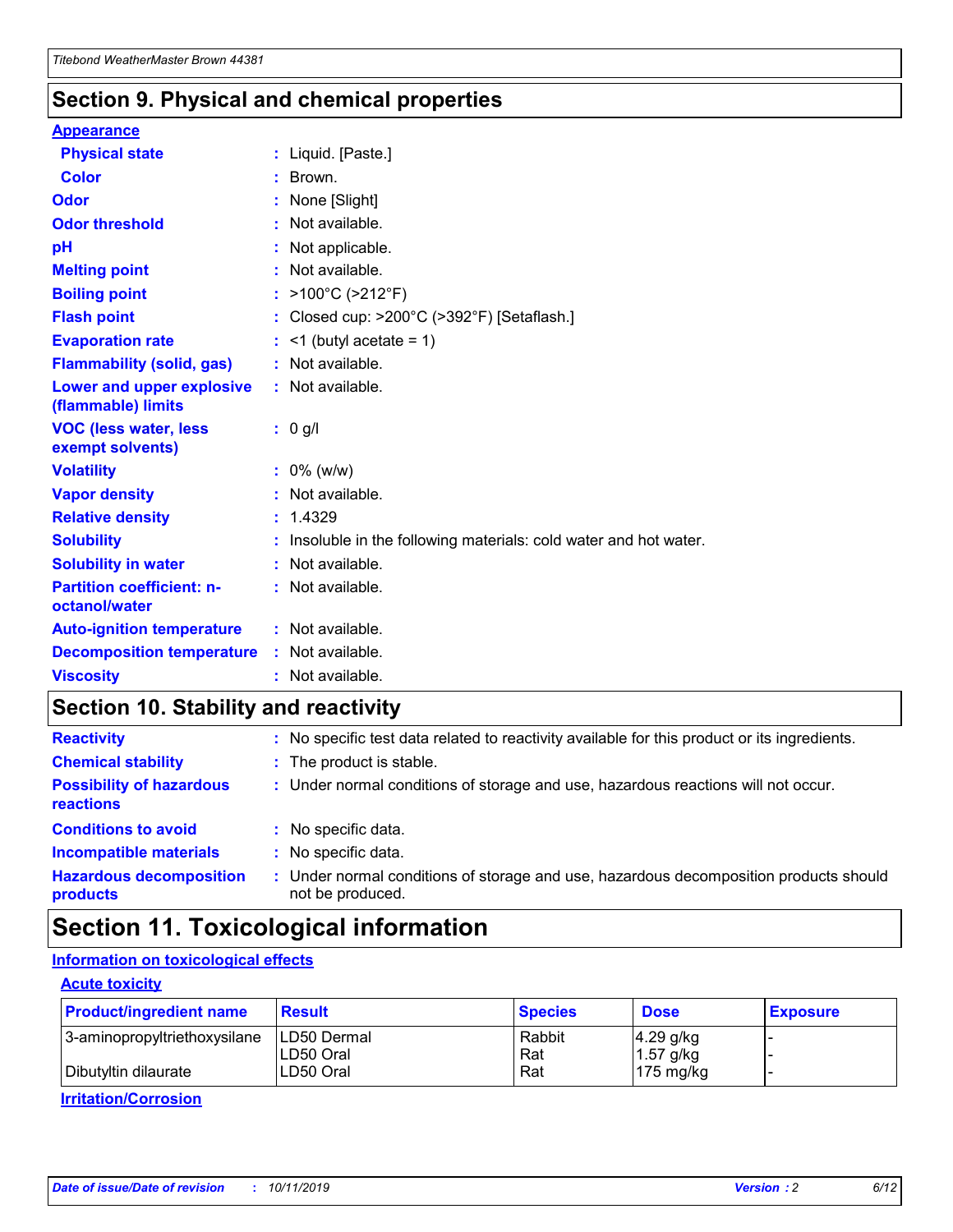## **Section 11. Toxicological information**

| <b>Product/ingredient name</b> | <b>Result</b>            | <b>Species</b> | <b>Score</b> | <b>Exposure</b>     | <b>Observation</b> |
|--------------------------------|--------------------------|----------------|--------------|---------------------|--------------------|
| 3-aminopropyltriethoxysilane   | Eyes - Mild irritant     | Rabbit         |              | $100 \text{ mg}$    |                    |
|                                | Eyes - Severe irritant   | Rabbit         |              | 24 hours 750        |                    |
|                                |                          |                |              | ug                  |                    |
|                                | Skin - Severe irritant   | Rabbit         |              | 24 hours 5          |                    |
|                                |                          |                |              | mq                  |                    |
| Dibutyltin dilaurate           | Eyes - Moderate irritant | Rabbit         |              | <b>24 hours 100</b> |                    |
|                                | Skin - Severe irritant   | Rabbit         |              | mg<br>500 mg        |                    |
|                                |                          |                |              |                     |                    |

#### **Sensitization**

Not available.

#### **Mutagenicity**

Not available.

#### **Carcinogenicity**

Not available.

#### **Reproductive toxicity**

Not available.

#### **Teratogenicity**

Not available.

#### **Specific target organ toxicity (single exposure)**

Not available.

#### **Specific target organ toxicity (repeated exposure)**

| <b>Name</b>                                                                         |                                                                            | <b>Category</b>                                     | <b>Route of</b><br>exposure | <b>Target organs</b> |
|-------------------------------------------------------------------------------------|----------------------------------------------------------------------------|-----------------------------------------------------|-----------------------------|----------------------|
| Dibutyltin dilaurate                                                                |                                                                            | Category 1                                          |                             | respiratory system   |
| <b>Aspiration hazard</b><br>Not available.                                          |                                                                            |                                                     |                             |                      |
| <b>Information on the likely</b><br>routes of exposure                              | : Not available.                                                           |                                                     |                             |                      |
| <b>Potential acute health effects</b>                                               |                                                                            |                                                     |                             |                      |
| <b>Eye contact</b>                                                                  | : May cause eye irritation.                                                |                                                     |                             |                      |
| <b>Inhalation</b>                                                                   |                                                                            | : No known significant effects or critical hazards. |                             |                      |
| <b>Skin contact</b>                                                                 | : May cause skin irritation.                                               |                                                     |                             |                      |
| <b>Ingestion</b>                                                                    |                                                                            | : No known significant effects or critical hazards. |                             |                      |
| <b>Symptoms related to the physical, chemical and toxicological characteristics</b> |                                                                            |                                                     |                             |                      |
| <b>Eye contact</b>                                                                  | irritation<br>watering<br>redness                                          | : Adverse symptoms may include the following:       |                             |                      |
| <b>Inhalation</b>                                                                   | reduced fetal weight<br>increase in fetal deaths<br>skeletal malformations | : Adverse symptoms may include the following:       |                             |                      |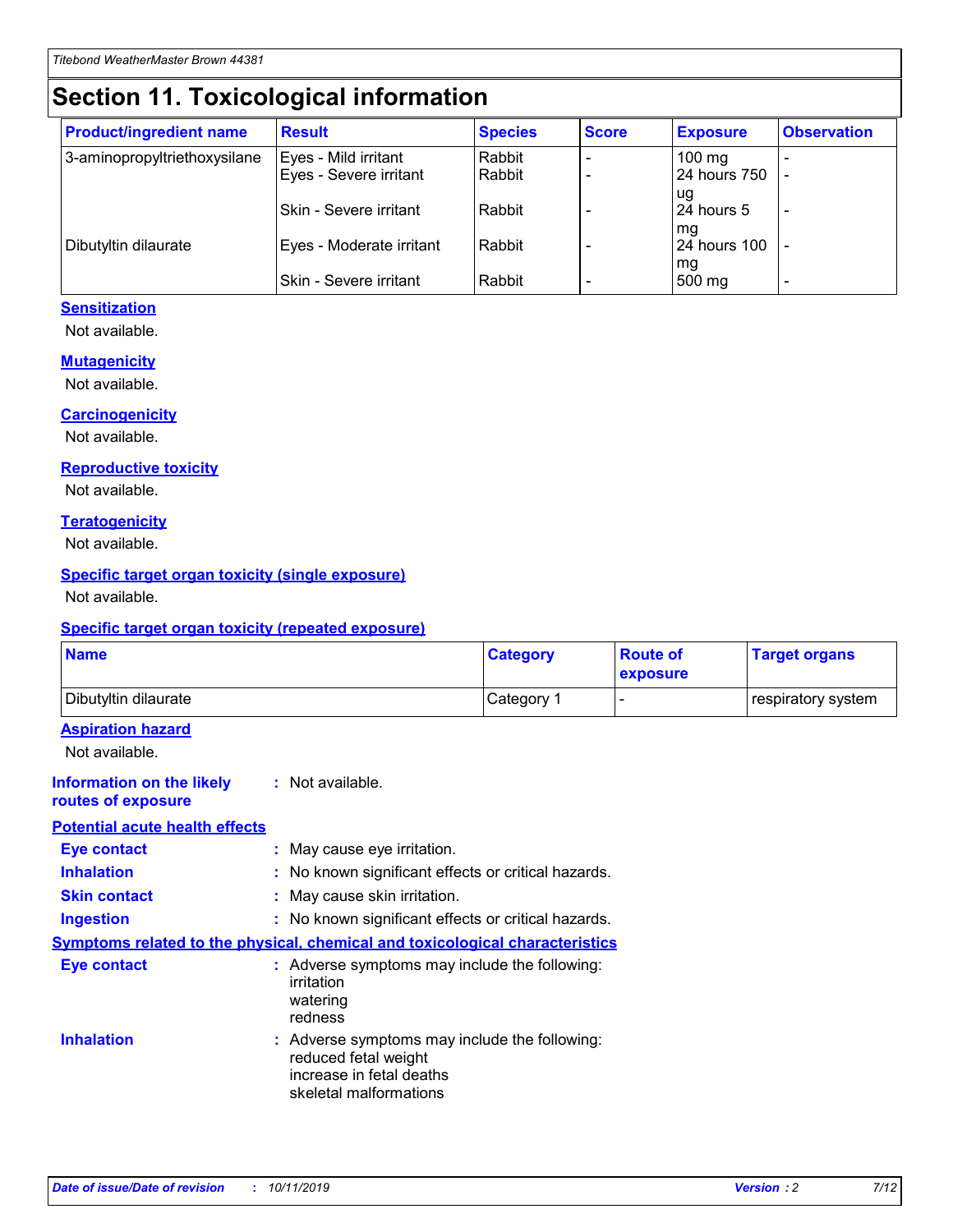# **Section 11. Toxicological information**

| <b>Skin contact</b>                     | : Adverse symptoms may include the following:<br>irritation<br>redness<br>reduced fetal weight<br>increase in fetal deaths<br>skeletal malformations |
|-----------------------------------------|------------------------------------------------------------------------------------------------------------------------------------------------------|
| <b>Ingestion</b>                        | : Adverse symptoms may include the following:<br>reduced fetal weight<br>increase in fetal deaths<br>skeletal malformations                          |
|                                         | Delayed and immediate effects and also chronic effects from short and long term exposure                                                             |
| <b>Short term exposure</b>              |                                                                                                                                                      |
| <b>Potential immediate</b><br>effects   | : Not available.                                                                                                                                     |
| <b>Potential delayed effects</b>        | : Not available.                                                                                                                                     |
| <b>Long term exposure</b>               |                                                                                                                                                      |
| <b>Potential immediate</b><br>effects   | : Not available.                                                                                                                                     |
| <b>Potential delayed effects</b>        | : Not available.                                                                                                                                     |
| <b>Potential chronic health effects</b> |                                                                                                                                                      |
| Not available.                          |                                                                                                                                                      |
| <b>General</b>                          | : Once sensitized, a severe allergic reaction may occur when subsequently exposed to<br>very low levels.                                             |
| <b>Carcinogenicity</b>                  | : No known significant effects or critical hazards.                                                                                                  |
| <b>Mutagenicity</b>                     | No known significant effects or critical hazards.                                                                                                    |
| <b>Teratogenicity</b>                   | May damage the unborn child.                                                                                                                         |
| <b>Developmental effects</b>            | No known significant effects or critical hazards.                                                                                                    |
| <b>Fertility effects</b>                | : May damage fertility.                                                                                                                              |
| <b>Numerical measures of toxicity</b>   |                                                                                                                                                      |
| <b>Acute toxicity estimates</b>         |                                                                                                                                                      |
|                                         |                                                                                                                                                      |

Not available.

## **Section 12. Ecological information**

#### **Toxicity**

| <b>Product/ingredient name</b> | <b>Result</b>                     | <b>Species</b>                       | <b>Exposure</b> |
|--------------------------------|-----------------------------------|--------------------------------------|-----------------|
| Dibutyltin dilaurate           | Chronic EC10 > 2 mg/l Fresh water | Algae - Scenedesmus<br>I subspicatus | l 96 hours i    |

### **Persistence and degradability**

| <b>Product/ingredient name</b> | <b>Test</b>                                                                    | <b>Result</b>  |                   | <b>Dose</b> | <b>Inoculum</b>         |
|--------------------------------|--------------------------------------------------------------------------------|----------------|-------------------|-------------|-------------------------|
| Dibutyltin dilaurate           | OECD 301F<br>Ready<br>Biodegradability -<br>Manometric<br>Respirometry<br>Test | 23 % - 28 days |                   |             |                         |
| <b>Product/ingredient name</b> | <b>Aquatic half-life</b>                                                       |                | <b>Photolysis</b> |             | <b>Biodegradability</b> |
| Dibutyltin dilaurate           |                                                                                |                |                   |             | Inherent                |

### **Bioaccumulative potential**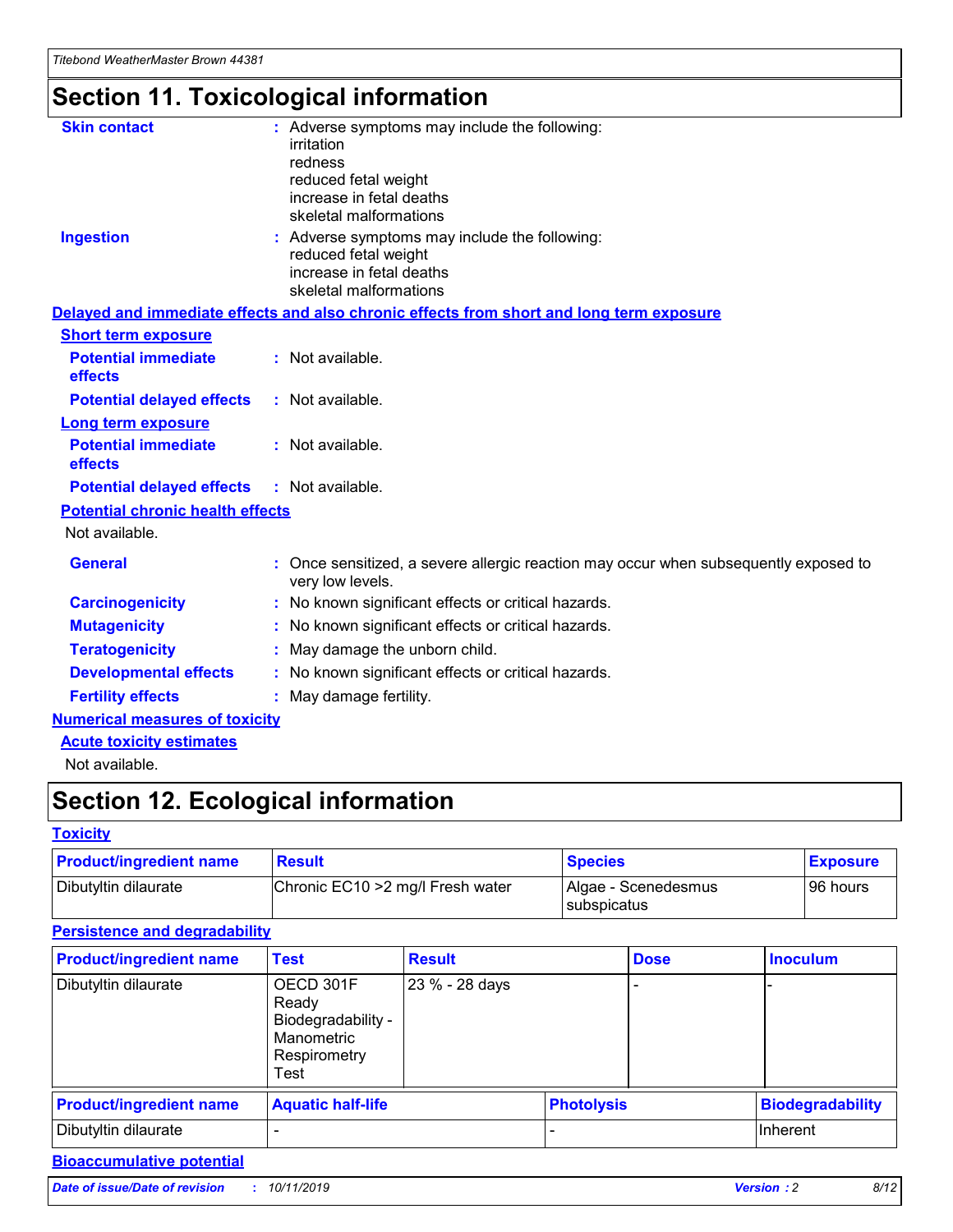## **Section 12. Ecological information**

| <b>Product/ingredient name</b> | $LoaPow$ | <b>BCF</b> | <b>Potential</b> |
|--------------------------------|----------|------------|------------------|
| 3-aminopropyltriethoxysilane   | 1.7      | 3.4        | low              |
| Dibutyltin dilaurate           | 4.44     | 2.91       | low              |

#### **Mobility in soil**

| <b>Soil/water partition</b><br>coefficient (K <sub>oc</sub> ) | : Not available.                                    |
|---------------------------------------------------------------|-----------------------------------------------------|
| <b>Other adverse effects</b>                                  | : No known significant effects or critical hazards. |

### **Section 13. Disposal considerations**

|  | <b>Disposal methods</b> |
|--|-------------------------|
|  |                         |

**Disposal methods** : The generation of waste should be avoided or minimized wherever possible. Disposal of this product, solutions and any by-products should at all times comply with the requirements of environmental protection and waste disposal legislation and any regional local authority requirements. Dispose of surplus and non-recyclable products via a licensed waste disposal contractor. Waste should not be disposed of untreated to the sewer unless fully compliant with the requirements of all authorities with jurisdiction. Waste packaging should be recycled. Incineration or landfill should only be considered when recycling is not feasible. This material and its container must be disposed of in a safe way. Care should be taken when handling emptied containers that have not been cleaned or rinsed out. Empty containers or liners may retain some product residues. Avoid dispersal of spilled material and runoff and contact with soil, waterways, drains and sewers.

## **Section 14. Transport information**

|                                      | <b>DOT</b><br><b>Classification</b> | <b>TDG</b><br><b>Classification</b> | <b>Mexico</b><br><b>Classification</b> | <b>ADR/RID</b>           | <b>IMDG</b>              | <b>IATA</b>    |
|--------------------------------------|-------------------------------------|-------------------------------------|----------------------------------------|--------------------------|--------------------------|----------------|
| <b>UN number</b>                     | Not regulated.                      | Not regulated.                      | Not regulated.                         | Not regulated.           | Not regulated.           | Not regulated. |
| <b>UN proper</b><br>shipping name    |                                     |                                     |                                        |                          |                          |                |
| <b>Transport</b><br>hazard class(es) | $\qquad \qquad \blacksquare$        | $\qquad \qquad \blacksquare$        | $\overline{\phantom{a}}$               | $\overline{\phantom{a}}$ | $\overline{\phantom{a}}$ | $\blacksquare$ |
| <b>Packing group</b>                 | $\overline{\phantom{a}}$            |                                     |                                        |                          | $\overline{\phantom{0}}$ |                |
| <b>Environmental</b><br>hazards      | No.                                 | No.                                 | No.                                    | No.                      | No.                      | No.            |

## **Section 15. Regulatory information**

#### **U.S. Federal regulations**

#### **SARA 302/304**

#### **Composition/information on ingredients**

No products were found.

**SARA 304 RQ :** Not applicable.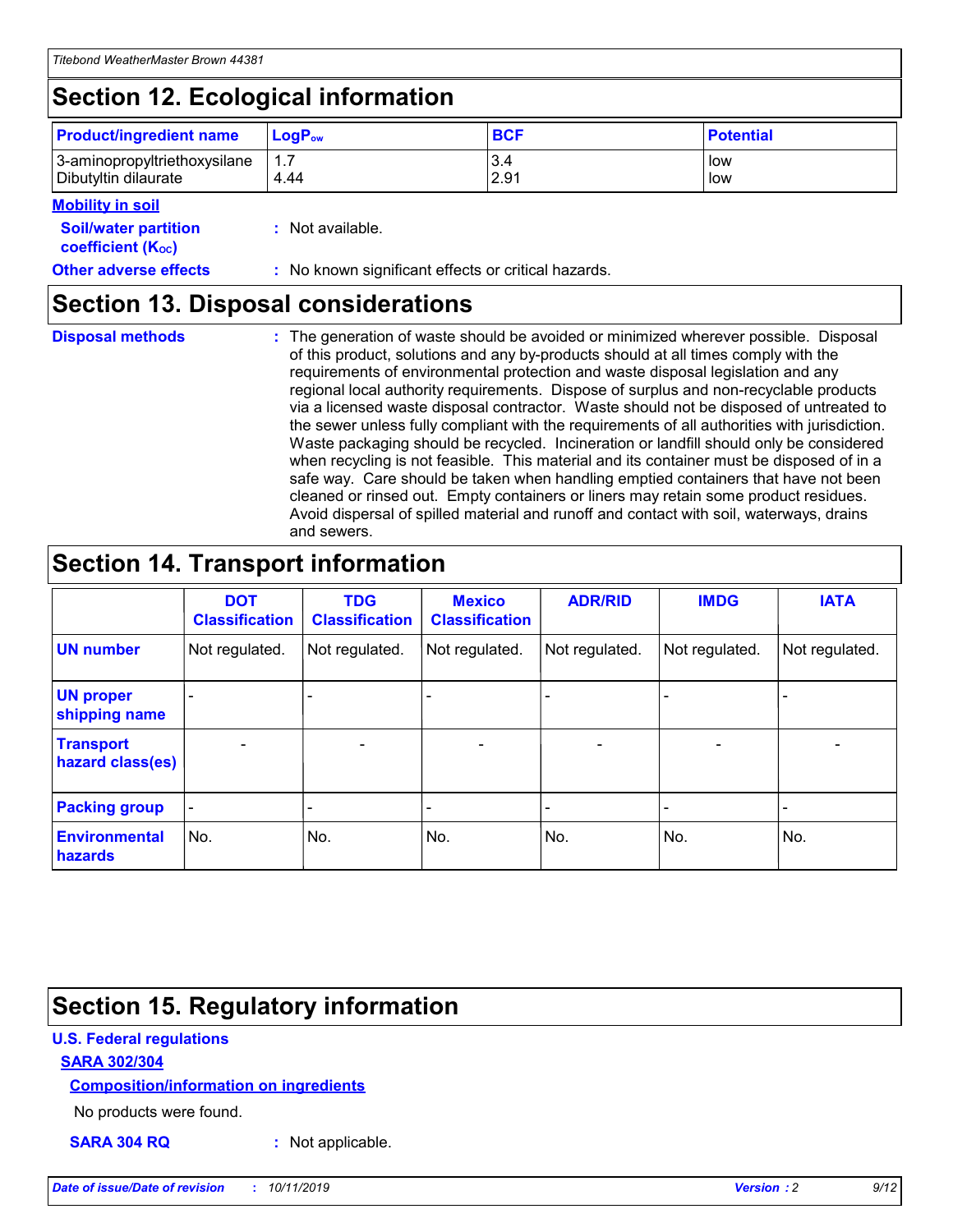## **Section 15. Regulatory information**

#### **SARA 311/312**

**Classification :** EYE IRRITATION - Category 2B SKIN SENSITIZATION - Category 1 TOXIC TO REPRODUCTION (Fertility) - Category 1B TOXIC TO REPRODUCTION (Unborn child) - Category 1B

#### **Composition/information on ingredients**

| <b>Name</b>                  | $\frac{9}{6}$ | <b>Classification</b>                                                                                            |
|------------------------------|---------------|------------------------------------------------------------------------------------------------------------------|
| 3-aminopropyltriethoxysilane | $\leq$ 3      | <b>FLAMMABLE LIQUIDS - Category 4</b><br><b>ACUTE TOXICITY (oral) - Category 4</b>                               |
|                              |               | SKIN IRRITATION - Category 2<br><b>EYE IRRITATION - Category 2A</b>                                              |
| Dibutyltin dilaurate         | ≤0.3          | ACUTE TOXICITY (oral) - Category 3<br>SKIN CORROSION - Category 1C                                               |
|                              |               | SERIOUS EYE DAMAGE - Category 1<br>SKIN SENSITIZATION - Category 1<br><b>GERM CELL MUTAGENICITY - Category 2</b> |
|                              |               | TOXIC TO REPRODUCTION (Fertility) - Category 1B<br>TOXIC TO REPRODUCTION (Unborn child) - Category 1B            |
|                              |               | SPECIFIC TARGET ORGAN TOXICITY (REPEATED<br>EXPOSURE) (respiratory system) - Category 1                          |

#### **State regulations**

| <b>Massachusetts</b> | : None of the components are listed. |
|----------------------|--------------------------------------|
| <b>New York</b>      | : None of the components are listed. |
| <b>New Jersey</b>    | : None of the components are listed. |
| Pennsylvania         | : None of the components are listed. |

#### **California Prop. 65**

**A** WARNING: This product can expose you to methanol, which is known to the State of California to cause birth defects or other reproductive harm. For more information go to www.P65Warnings.ca.gov.

| <b>Ingredient name</b> | No significant risk Maximum<br>level | acceptable dosage<br>level |
|------------------------|--------------------------------------|----------------------------|
| methanol               |                                      | Yes.                       |

#### **International regulations**

**Chemical Weapon Convention List Schedules I, II & III Chemicals** Not listed.

#### **Montreal Protocol**

Not listed.

**Stockholm Convention on Persistent Organic Pollutants**

Not listed.

### **UNECE Aarhus Protocol on POPs and Heavy Metals**

Not listed.

#### **Inventory list**

### **China :** All components are listed or exempted.

**United States TSCA 8(b) inventory :** All components are active or exempted.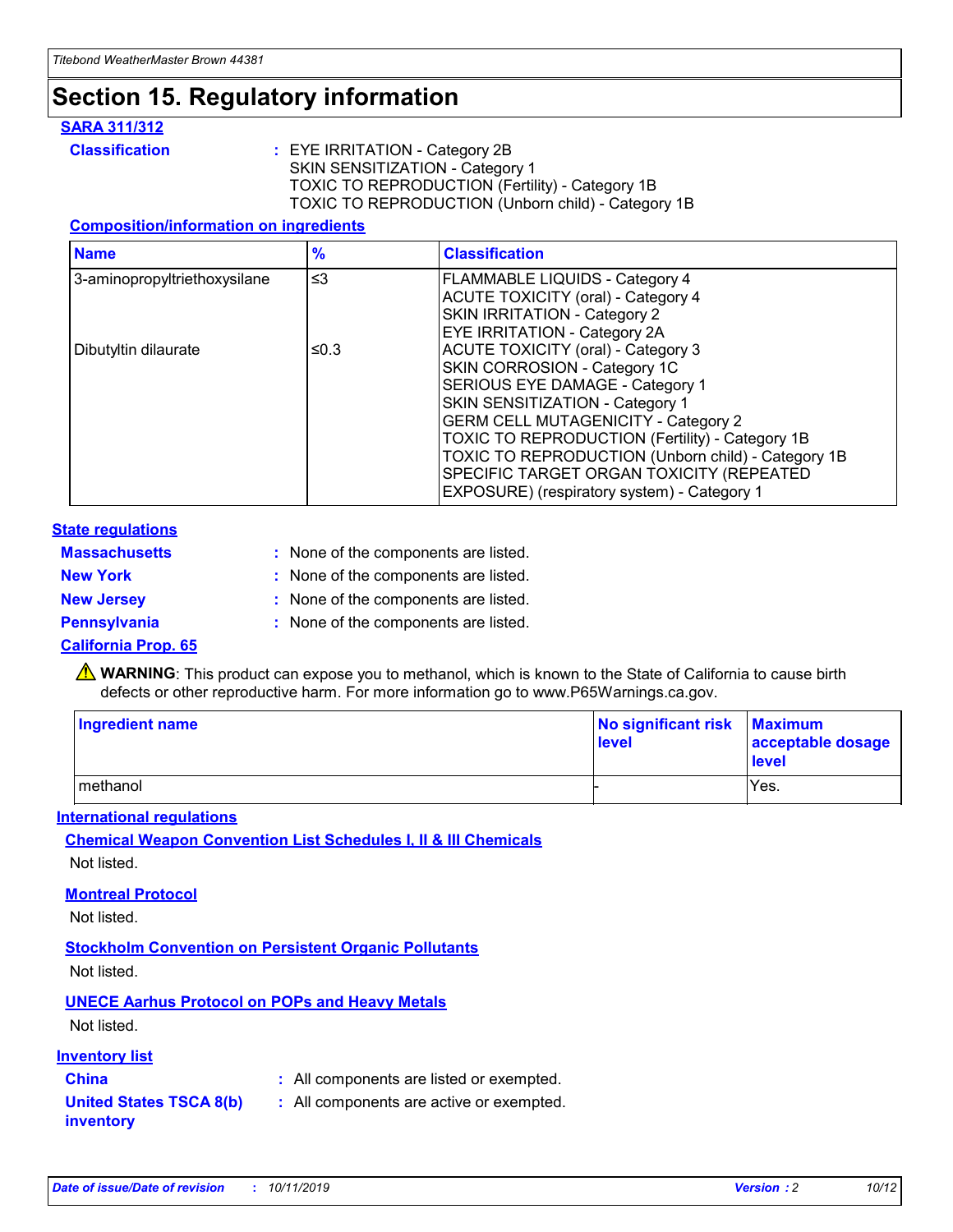## **Section 16. Other information**

**Hazardous Material Information System (U.S.A.)**



**Caution: HMIS® ratings are based on a 0-4 rating scale, with 0 representing minimal hazards or risks, and 4 representing significant hazards or risks. Although HMIS® ratings and the associated label are not required on SDSs or products leaving a facility under 29 CFR 1910.1200, the preparer may choose to provide them. HMIS® ratings are to be used with a fully implemented HMIS® program. HMIS® is a registered trademark and service mark of the American Coatings Association, Inc.**

**The customer is responsible for determining the PPE code for this material. For more information on HMIS® Personal Protective Equipment (PPE) codes, consult the HMIS® Implementation Manual.**

#### **National Fire Protection Association (U.S.A.)**



**Reprinted with permission from NFPA 704-2001, Identification of the Hazards of Materials for Emergency Response Copyright ©1997, National Fire Protection Association, Quincy, MA 02269. This reprinted material is not the complete and official position of the National Fire Protection Association, on the referenced subject which is represented only by the standard in its entirety.**

**Copyright ©2001, National Fire Protection Association, Quincy, MA 02269. This warning system is intended to be interpreted and applied only by properly trained individuals to identify fire, health and reactivity hazards of chemicals. The user is referred to certain limited number of chemicals with recommended classifications in NFPA 49 and NFPA 325, which would be used as a guideline only. Whether the chemicals are classified by NFPA or not, anyone using the 704 systems to classify chemicals does so at their own risk.**

#### **Procedure used to derive the classification**

|                                                                                                                           | <b>Classification</b>                                                                                                                                                                                                                                                                                                                                                                                                                                                                                                                                         | <b>Justification</b>                                                     |
|---------------------------------------------------------------------------------------------------------------------------|---------------------------------------------------------------------------------------------------------------------------------------------------------------------------------------------------------------------------------------------------------------------------------------------------------------------------------------------------------------------------------------------------------------------------------------------------------------------------------------------------------------------------------------------------------------|--------------------------------------------------------------------------|
| <b>EYE IRRITATION - Category 2B</b><br>SKIN SENSITIZATION - Category 1<br>TOXIC TO REPRODUCTION (Fertility) - Category 1B | TOXIC TO REPRODUCTION (Unborn child) - Category 1B                                                                                                                                                                                                                                                                                                                                                                                                                                                                                                            | Expert judgment<br>Expert judgment<br>Expert judgment<br>Expert judgment |
| <b>History</b>                                                                                                            |                                                                                                                                                                                                                                                                                                                                                                                                                                                                                                                                                               |                                                                          |
| <b>Date of printing</b>                                                                                                   | : 4/22/2022                                                                                                                                                                                                                                                                                                                                                                                                                                                                                                                                                   |                                                                          |
| Date of issue/Date of<br>revision                                                                                         | : 10/11/2019                                                                                                                                                                                                                                                                                                                                                                                                                                                                                                                                                  |                                                                          |
| Date of previous issue                                                                                                    | : 10/16/2020                                                                                                                                                                                                                                                                                                                                                                                                                                                                                                                                                  |                                                                          |
| <b>Version</b>                                                                                                            | $\therefore$ 2                                                                                                                                                                                                                                                                                                                                                                                                                                                                                                                                                |                                                                          |
| <b>Key to abbreviations</b>                                                                                               | $:$ ATE = Acute Toxicity Estimate<br><b>BCF</b> = Bioconcentration Factor<br>GHS = Globally Harmonized System of Classification and Labelling of Chemicals<br>IATA = International Air Transport Association<br>IBC = Intermediate Bulk Container<br><b>IMDG = International Maritime Dangerous Goods</b><br>LogPow = logarithm of the octanol/water partition coefficient<br>MARPOL = International Convention for the Prevention of Pollution From Ships, 1973<br>as modified by the Protocol of 1978. ("Marpol" = marine pollution)<br>UN = United Nations |                                                                          |